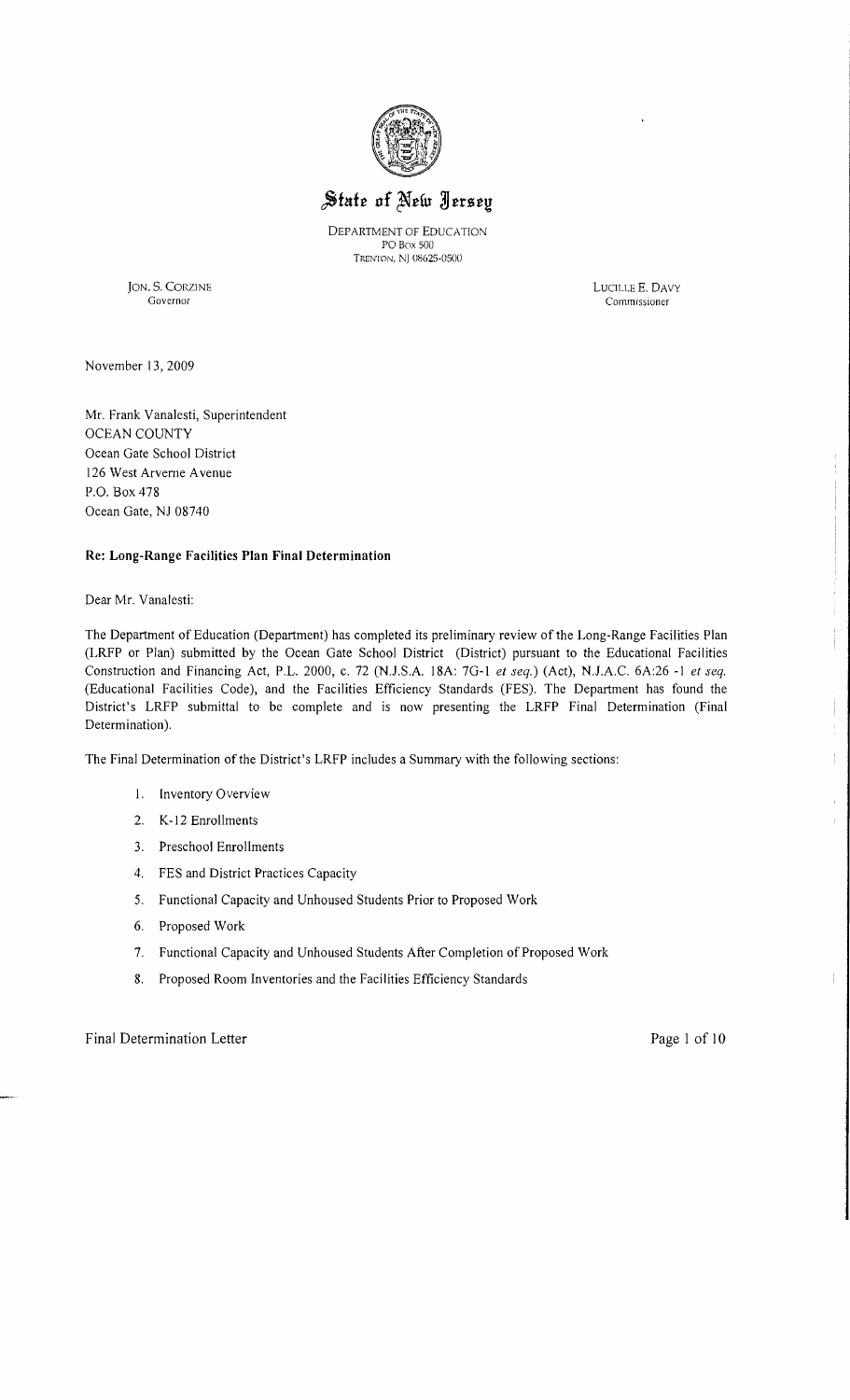Major LRFP approval issues include the adequacy of the LRFP's proposed enrollments, school capacities, and educational spaces. Approval of the LRFP, and any projects and costs listed therein, does not imply approval of an individual school facilities project or its corresponding costs and eligibility for State support under the Act. Similarly, approval of the LRFP does not imply approval of portions of the Plan that are inconsistent with the Department's FES and proposed building demolition or replacement. Determination of preliminary eligible costs and final eligible costs will be made at the time of the approval of a particular school facilities project pursuant to NJ.S.A. 18A:7G-5. The District must submit a feasibility study as part of the school facilities project approval process, pursuant to NJ.S.A. l8A:7G-7b, to support proposed building demolition or replacement. The feasibility study should demonstrate that a building might pose a risk to the safety of the occupants after rehabilitation or that rehabilitation is not cost-effective.

Following the approval of the LRFP, the District may submit an amendment to the approved LRFP for Department review. Unless and until an amendment to the LRFP is submitted to and approved by the Commissioner of the Department pursuant to NJ.S.A. l8A:7G-4(c), the approved LRFP shall remain in effect. The District may proceed with the implementation of school facilities projects that are consistent with the approved LRFP whether or not the , school facilities project contains square footage that may be ineligible for State support.

We trust that this document will adequately explain the Final Determination and allow the District to move forward with the initiation of projects within its LRFP. Please contact Dr. Mary Ann Mesics at the Office of School Facilities at (609) 984-5291 with any questions or concerns that you may have.

Sincerely,

Lucille EDay

Lucille E. Davy Commissioner

Enclosure

c: *lohn* Hart, Chief of Staff

Bruce Greenfield, Ocean County, Executive County Superintendent Bernard E. Piaia, Director, School Facilities, Office of the Chief of Staff Susan Kutner, Director, Policy and Planning, School Facilities, Office of the Chief of Staff Mary Ann Mesics, County Manager, School Facilities, Office of the Chief of Staff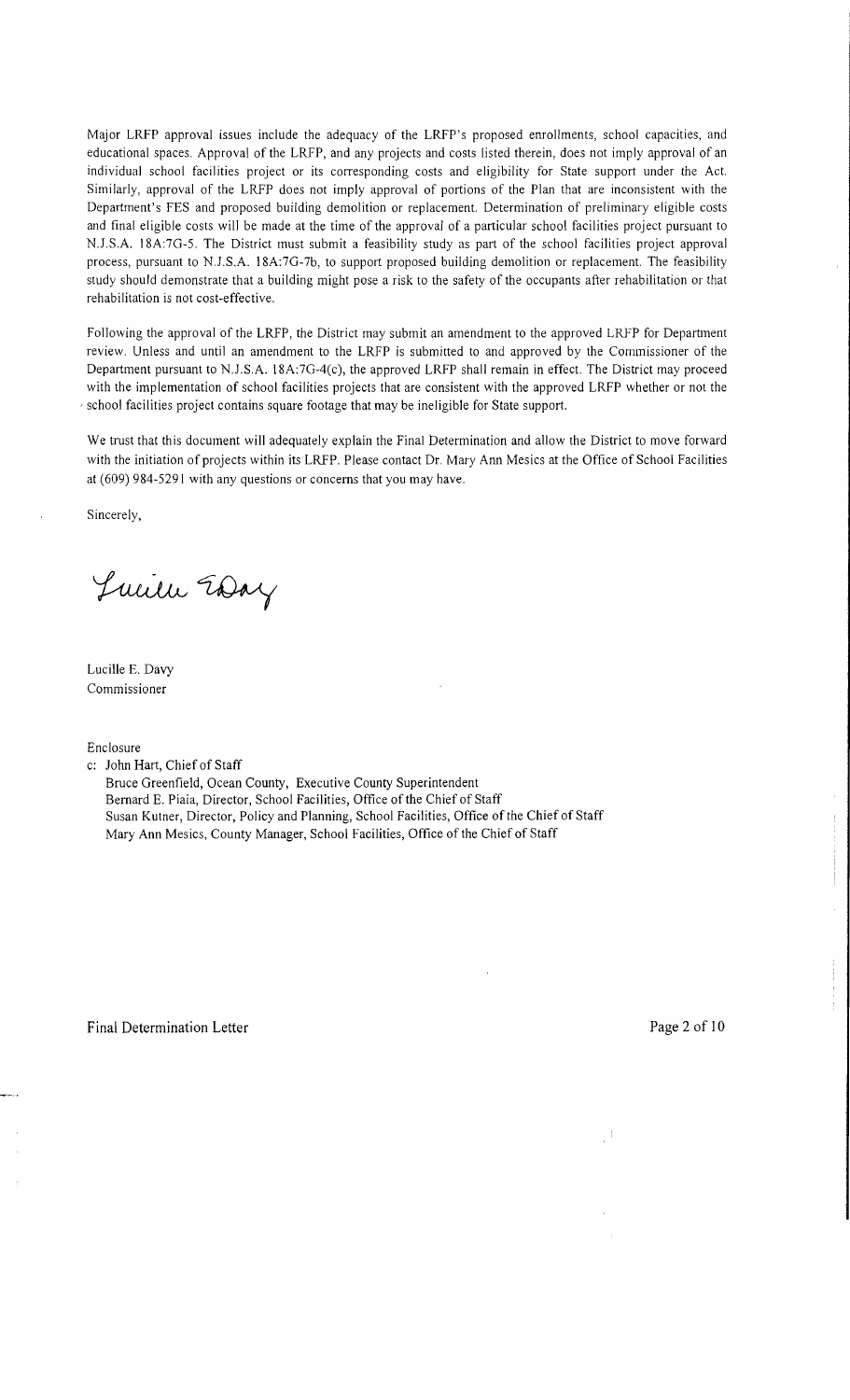# LONG-RANGE FACILITIES PLAN **Final Determination Summary**

## Ocean Gate School District

The Department of Education (Department) has completed its review of the Long-Range Facilities Plan (LRFP or Plan) submitted by the Ocean Gate School District (District) pursuant to the Educational Facilities Construction and Financing Act, P.L. 2000, c.72 (N.J.S.A. 18A:7G-1 *et seq.*) (Act), N.J.A.C. 6A:26-1 et seq. (Educational Facilities Code), and the Facilities Efficiency Standards (FES).

This is the Department's Final Determination Summary (Summary) of the LRFP. The Summary is based on the standards set forth in the Act, the Educational Facilities Code, the FES, District entered data in the LRFP and Project Application and Tracking System (LRFP website), and District supplied supporting documentation. The Summary consists of nine sections. The referenced reports in *italic* text are standard LRFP reports available on the Department's LRFP website.

### 1. Inventory Overview

The District provides services for students in grades PK-8. The predominant existing school grade configuration is K-5, 6-8. The predominant proposed school grade configuration is K-5, 6-8. The District is classified as an "Under 55 ECPA" district for funding purposes.

The District identified existing and proposed schools, sites, buildings, playgrounds, playfields, and parking lots in its LRFP. The total number of existing and proposed district-owned or leased schools, sites, and buildings are listed in Table 1. A detailed description of each asset can be found in the LRFP website report titled *"Site Asset Inventory Report. "* 

|                                                      | <b>Existing</b> | Proposed |
|------------------------------------------------------|-----------------|----------|
| Sites:                                               |                 |          |
| Total Number of Sites                                |                 |          |
| Number of Sites with no Buildings                    |                 |          |
| Number of Sites with no Instructional Buildings      |                 |          |
| <b>Schools and Buildings:</b>                        |                 |          |
| Total Number of Schools                              |                 |          |
| Total Number of Instructional Buildings              |                 |          |
| Total Number of Administrative and Utility Buildings |                 |          |
| Total Number of Athletic Facilities                  |                 |          |
| Total Number of Parking Facilities                   |                 |          |
| Total Number of Temporary Facilities                 |                 |          |

#### Table 1: Inventory Summary

As directed by the Department, incomplete school facilities projects that have project approval from the Department are represented as "existing" in the Plan. District schools with incomplete approved projects that include new construction or the reconfiguration of existing program space are as follows:  $n/a$ .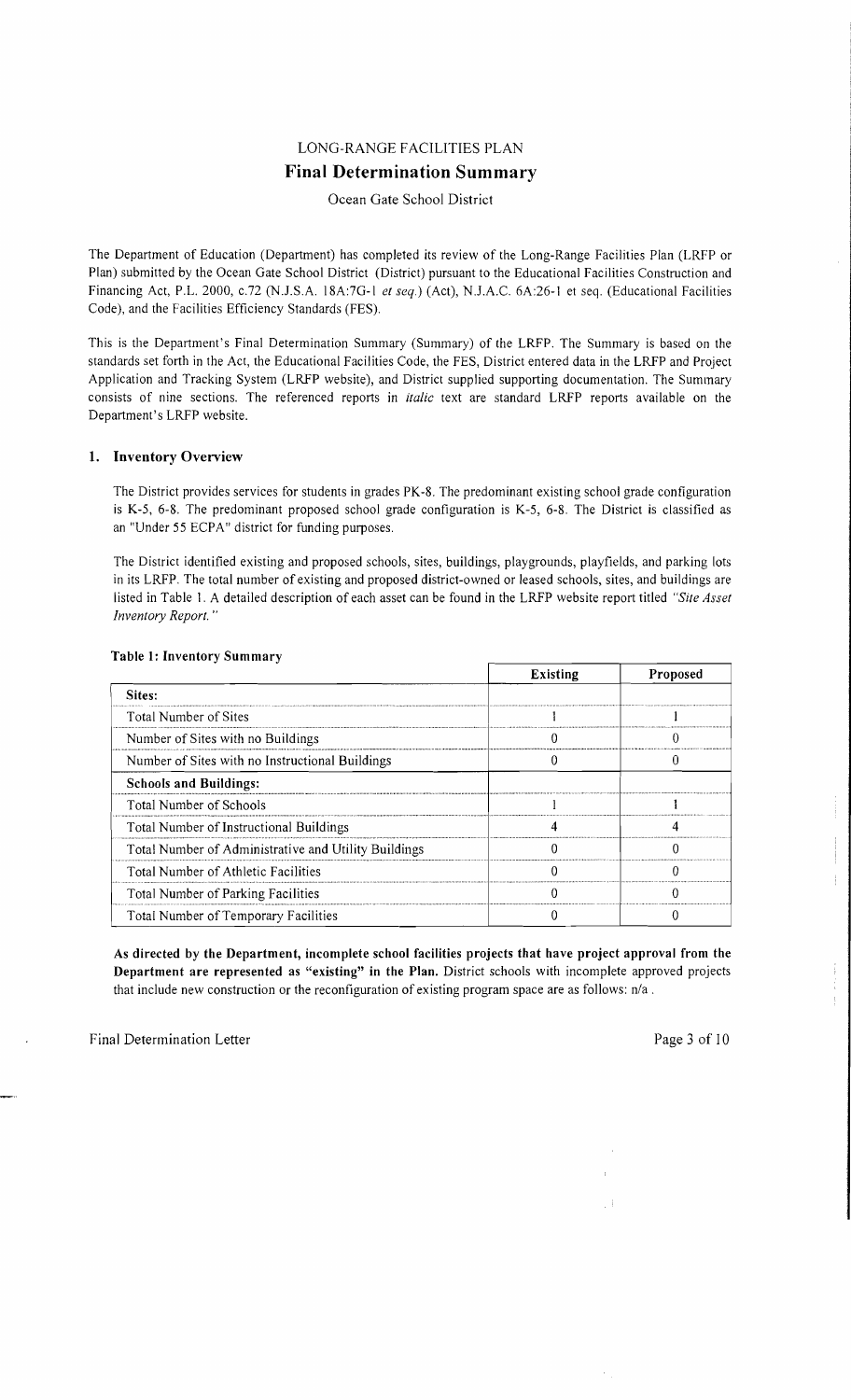Major conclusions are as follows:

- The District is proposing to maintain the existing number of District-owned or leased sites.
- The District is proposing to maintain the existing number of District-owned or operated schools.
- The District is proposing to maintain the existing number of District-owned or leased instructional buildings. The District is proposing to maintain the existing number of District-owned or leased noninstructional buildings.

FINDINGS The Department has determined that the proposed inventory is adequate for review of the District's LRFP. However, the LRFP determination does not imply approval of an individual school facilities project listed within the LRFP. The District must submit individual project applications for project approval. If building demolition or replacement is proposed, the District must submit a feasibility study, pursuant to N.J.S.A. 18A:7G-7b, as part of the application for the specific school facilities project.

# 2. K-12 Enrollments

The District determined the number of students, or "proposed enrollments," to be accommodated in the LRFP on a district-wide basis and in each school. The District's existing and proposed enrollments for grades K-12 and the cohort-survival projection provided by the Department on the LRFP website are listed in Table 2. Detailed information can be found in the LRFP website report titled *"Enrollment Projection Detail.* " Existing and proposed school enrollments and grade alignments can be found in the report titled *"Enrollment and School Grade Alignment.* " An analysis of preschool enrollments is provided in Section 3.

|                             | <b>Actual Enrollments</b><br>2005 | <b>District Proposed</b><br><b>Enrollments</b> | <b>Department's LRFP</b><br><b>Website Projection</b> |
|-----------------------------|-----------------------------------|------------------------------------------------|-------------------------------------------------------|
| Grades K-5, including SCSE  |                                   |                                                | 145                                                   |
| Grades 6-8, including SCSE  |                                   |                                                |                                                       |
| Grades 9-12, including SCSE |                                   |                                                |                                                       |
| <b>District K-12 Totals</b> | 24                                |                                                | 165                                                   |

#### Table 2: K-12 Enrollment Comparison

*"SCSE"* = *Self-Contained Special Education* 

Major conclusions are as follows:

- The District elected to use the Department's LRFP website projection. Supporting documentation was submitted to the Department as required to justify the proposed enrollments.
- The District is planning for increasing enrollments.

FINDINGS The Department has determined that the District's proposed enrollments are supportable for review of the District's LRFP. The Department will require a current enrollment projection at the time an application for a school facilities project is submitted incorporating the District's most recent Fall Enrollment Report in order to verify that the LRFP's planned capacity continues to be appropriate for enrollments.

 $\pm$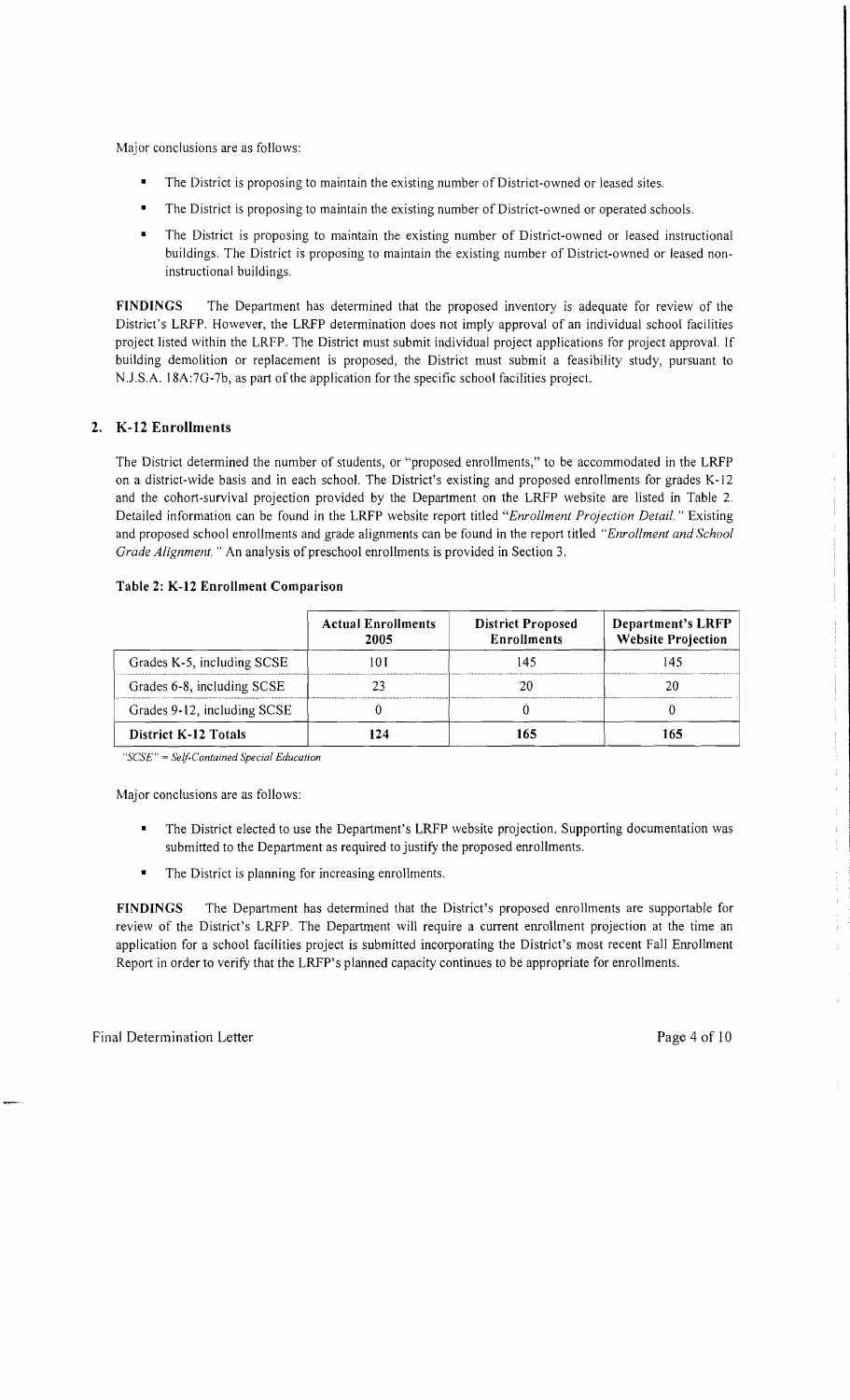### 3. Preschool Enrollments

The District identified the preschool universe for five-year planning purposes. Preschool enrollments include three year olds, if applicable, four year olds, and special education students.

Table 3 summarizes existing and proposed preschool enrollments in District and private provider facilities. Proposed private provider use is based on 2007-08 projections by the Department's Office of Early Childhood.

### Table 3: Preschool Enrollments

|                   | <b>Total Preschool</b> | <b>District</b> | <b>Private Provider</b> |
|-------------------|------------------------|-----------------|-------------------------|
| Actual (2005-06)  |                        |                 |                         |
| District Proposed | າາ                     |                 |                         |

Major conclusions are as follows:

- The District does not provide a preschool program for three year olds and a full day preschool program for four year olds.
- The District does not utilize private providers to accommodate preschool students.

FINDINGS The Department has determined that the District-proposed preschool enrollments are adequate for review of the District's LRFP. The Department will require a current enrollment projection at the time an application for a school facilities project is submitted incorporating the District's most recent Fall Enrollment Report and an update on private provider enrollments in order to verify that the LRFP's planned capacity continues to meet District enrollments.

# 4. FES and District Practices Capacity

The proposed room inventories for each school were analyzed to determine whether the LRFP provides adequate capacity for the proposed enrollments. Two capacity calculation methods, called *"FES Capacity"* and *"District Practices Capacity,* " were used to assess existing and proposed school capacity in accordance with the FES and District program delivery practices. A third capacity calculation, called *"Functional Capacity, "*  determines Unhoused Students and potential State support for school facilities projects. Functional Capacity is analyzed in Section 5 of this Summary.

*FES Capacity* only assigns capacity to pre-kindergarten *(if district-owned or operated),* kindergarten, general, and self-contained special education classrooms. No other room types are considered to be capacity-generating. Class size is based on the FES and is prorated for classrooms that are sized smaller than FES classrooms. FES Capacity is most accurate for elementary schools, or schools with non-departmentalized programs, in which instruction is "homeroom" based. This capacity calculation may also be accurate for middle schools depending upon the program structure. However, this method usually significantly understates available high school capacity since specialized spaces that are typically provided in lieu of general classrooms are not included in the capacity calculations.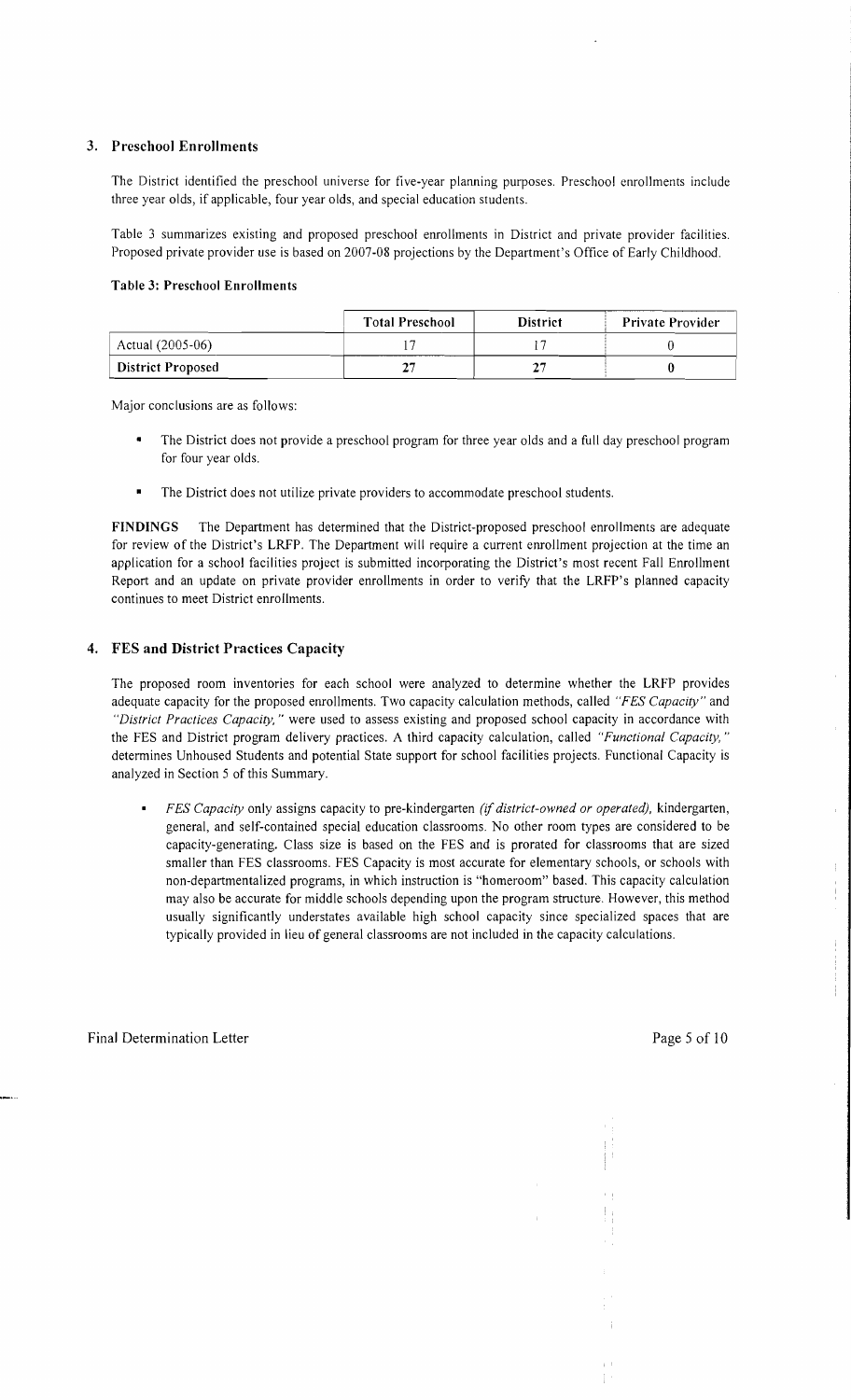*District Practices Capacity* allows the District to include specialized room types in the capacity  $\blacksquare$ calculations and adjust class size to reflect actual practices. This calculation is used to review capacity and enrollment coordination in middle and high schools.

A capacity utilization factor in accordance with the FES is included in both capacity calculations. A 90% capacity utilization rate is applied to classrooms serving grades K-8. An 85% capacity utilization rate is applied to classrooms serving grades 9-12. No capacity utilization factor is applied to preschool classrooms.

Table 4 provides a summary of existing and proposed district-wide capacities. Detailed information can be found in the LRFP website report titled *"FES and District Practices Capacity. "* 

Table 4: FES and District Practices Capacity Summary

|                                          | <b>Total FES Capacity</b> | <b>Total District Practices Capacity</b> |
|------------------------------------------|---------------------------|------------------------------------------|
| (A) Proposed Enrollments                 | 219                       | 219                                      |
| (B) Existing Capacity                    | 150.87                    | 197.10                                   |
| *Existing Capacity Status (B)-(A)        | -68.13                    | -21.90                                   |
| (C) Proposed Capacity                    | 150.87                    | 150.87                                   |
| <i>*Proposed Capacity Status (C)-(A)</i> | -68 13                    | -68 13                                   |

\* *Positive numbers signify surplus capacity; negative numbers signify inadequate capacity. Negative values for District Practices capacity are acceptable* if*proposed enrollments do not exceed 100% capacity utilization.* 

Major conclusions are as follows:

- The District has appropriately coordinated proposed school capacities and enrollments in the LRFP.
- Adequate justification has been provided by the District if capacity for a school deviates from the proposed enrollments by more than 5%.

FINDINGS The Department has determined that proposed District capacity, in accordance with the proposed enrollments, is adequate for review of the District's LRFP. The Department will require a current enrollment projection at the time an application for a school facilities project is submitted, incorporating the District's most recent Fall Enrollment Report, in order to verify that the LRFP's planned capacity meets the District's updated enrollments.

### 5. Functional Capacity and Unhoused Students Prior to Proposed Work

*Functional Capacity* was calculated and compared to proposed enrollments to provide a preliminary estimate of Unhoused Students and new construction funding eligibility. Functional Capacity is the adjusted gross square feet of a school building *(total gross square feet minus excluded space)* divided by the minimum area allowance per Full-time Equivalent student for the grade level contained therein. Unhoused Students is the number of students projected to be enrolled in the District that exceeds the Functional Capacity of the District's schools pursuant to NJ.A.C. 6A:26-2.2(c).

*"Excluded Square Feet"* in the LRFP Functional Capacity calculation includes (1) square footage exceeding the FES for any pre-kindergarten, kindergarten, general education, or self-contained special education classroom;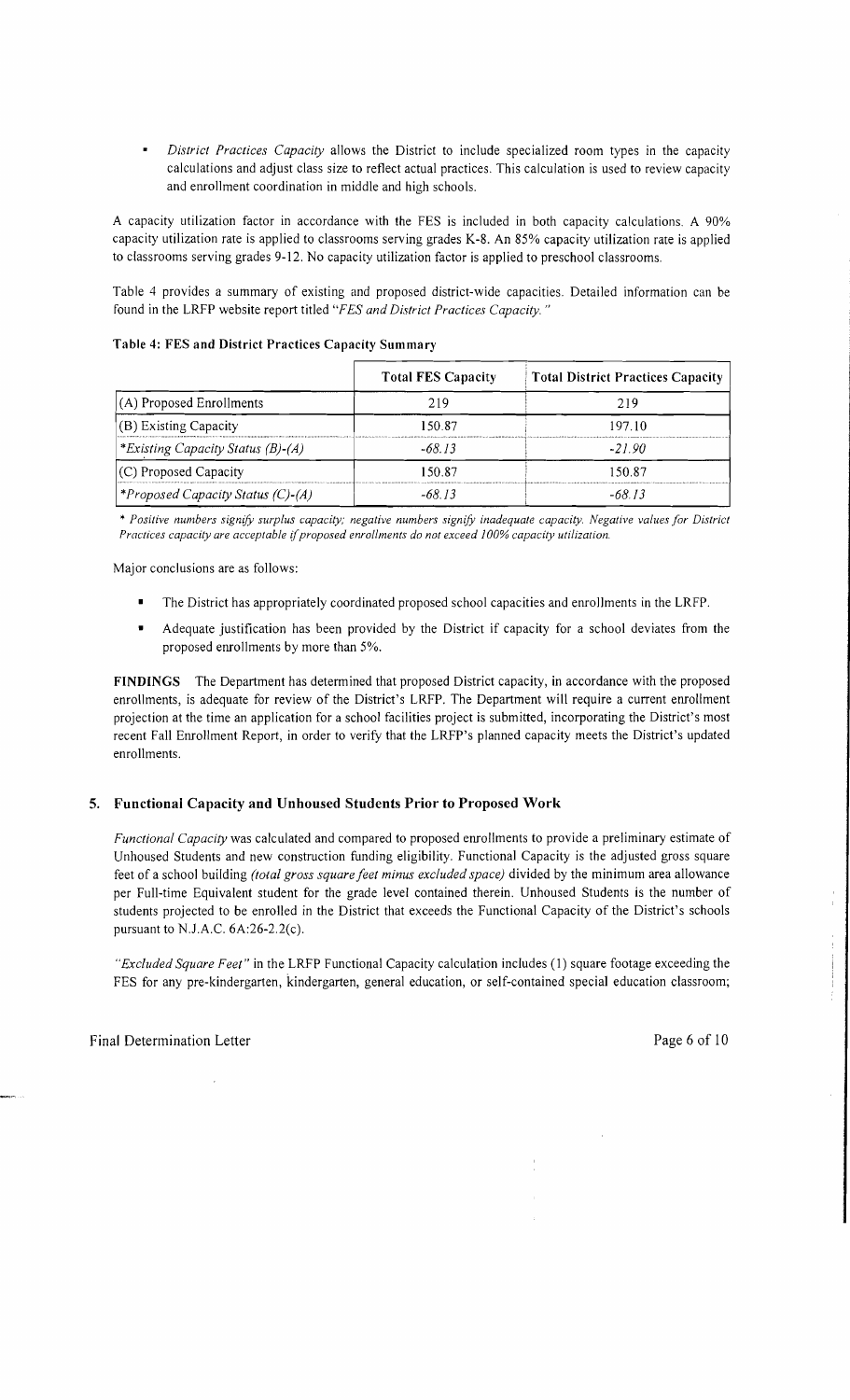(2) grossing factor square footage *(corridors, stairs, mechanical rooms, etc.)* that exceeds the FES allowance, and (3) square feet proposed to be demolished or discontinued from use. Excluded square feet may be revised during the review process for individual school facilities projects.

Table 5 provides a preliminary assessment of Functional Capacity, Unhoused Students, and Estimated Maximum Approved Area for the various grade groups in accordance with the FES. Detailed information concerning the calculation and preliminary excluded square feet can be found in the LRFP website reports titled *"Functional Capacity and Unhoused Students"* and *"Functional Capacity Excluded Square Feet. "* 

| <b>District Totals</b> | 219                         | 244.18                                          |                                   |                                          |                                                                                        |
|------------------------|-----------------------------|-------------------------------------------------|-----------------------------------|------------------------------------------|----------------------------------------------------------------------------------------|
| $High (9-12)$          | 0                           | 0                                               |                                   | 151.00                                   |                                                                                        |
| Middle $(6-8)$         | 20                          | 22.30                                           | $\Omega$                          | 134.00                                   |                                                                                        |
| Elementary $(K-5)$     | 145                         | 161.67                                          |                                   | 125.00                                   |                                                                                        |
| Preschool (PK)         | 54                          | 60.21                                           |                                   | 125.00                                   |                                                                                        |
|                        | А<br>Proposed<br>Enrollment | Estimated<br>Existing<br>Functional<br>Capacity | $C = A-B$<br>Unhoused<br>Students | D<br>Area<br>Allowance<br>(gsf/students) | $E = C \times D$<br>Estimated Maximum<br>Approved Area for<br><b>Unhoused Students</b> |
|                        |                             | в                                               |                                   |                                          |                                                                                        |

Table 5: Functional Capacity and Unhoused Students Prior to Proposed Work

Major conclusions are as follows:

- The calculations for "Estimated Existing Functional Capacity" do not include school facilities projects that have been approved by the Department but were not under construction or complete at the time of Plan submission.
- The District, based on the preliminary LRFP assessment, does not have Unhoused Students for the following FES grade groups: Grades PK, K-5, 6-8.
- The District, based on the preliminary LRFP assessment, has Unhoused Students for the following FES grade groups: n/a.
- The District is not proposing to demolish or discontinue the use of existing District-owned instructional space. The Functional Capacity calculation excludes square feet proposed to be demolished or discontinued for the following FES grade groups: n/a.

FINDINGS Functional Capacity and Unhoused Students calculated in the LRFP are preliminary estimates. Justification for square footage in excess of the FES and the determination of additional excluded square feet, Preliminary Eligible Costs (PEC), and Final Eligible Costs (FEC) will be included in the review process for specific school facilities projects. A feasibility study undertaken by the District is required if building demolition or replacement is proposed per NJ.A.C. 6A:26-2.3(b)(10).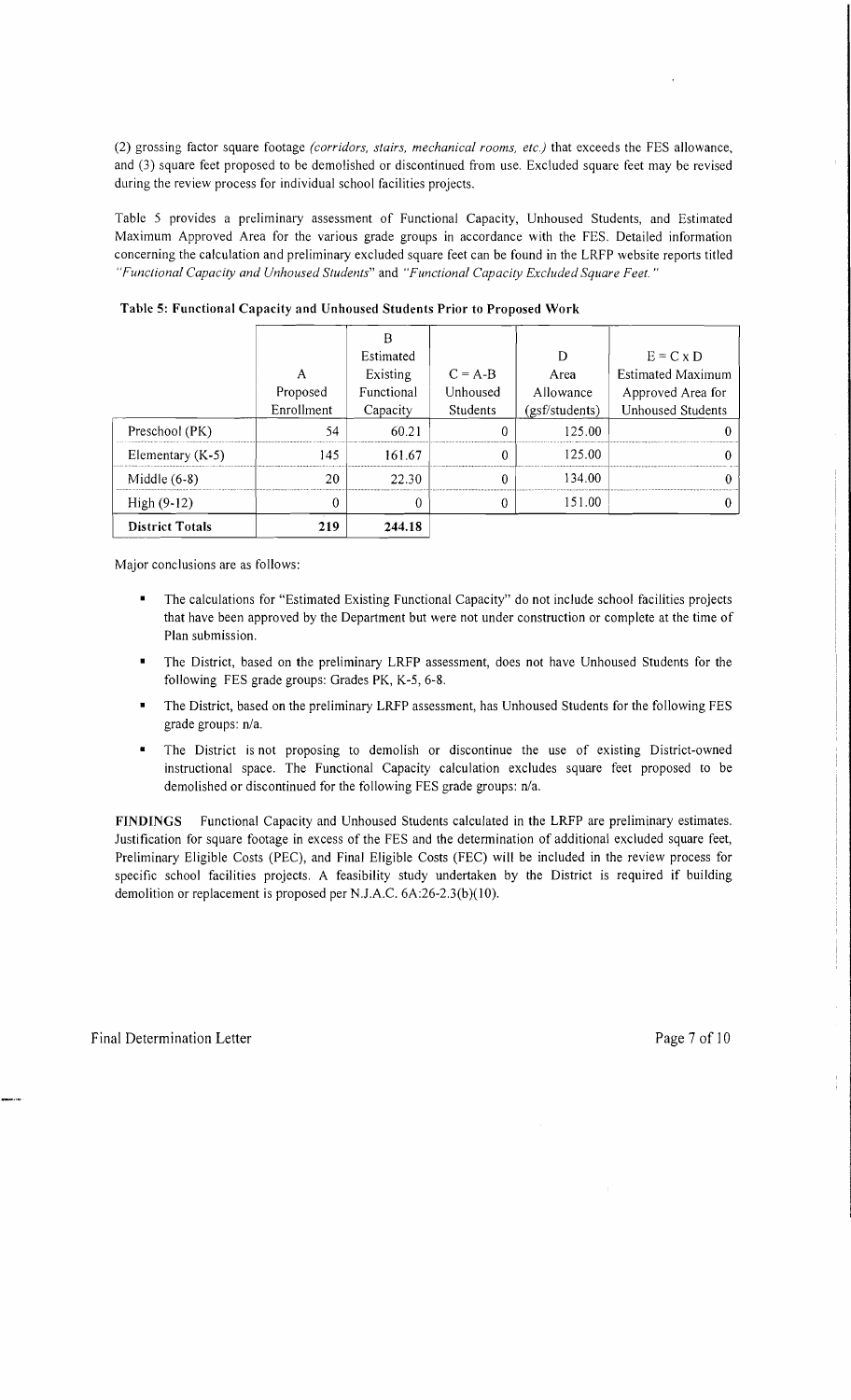## 6. Proposed Work

The District was instructed to review the condition of its facilities and sites and to propose corrective *"system"*  and *"inventory"* actions in its LRFP. *"System"* actions upgrade existing conditions without changing spatial configuration or size. Examples of system actions include new windows, finishes, and mechanical systems. *"Inventory"* actions address space problems by removing, adding, or altering sites, schools, buildings and rooms. Examples of inventory actions include building additions, the reconfiguration of existing walls, or changing room use.

Table 6 summarizes the type of work proposed in the District's LRFP for instructional buildings. Detailed information can be found in the LRFP website reports titled *"Site Asset Inventory," "LRFP Systems Actions Summary,* " *and "LRFP Inventory Actions Summary. "* 

| <b>Type of Work</b>                                            | Work Included in LRFP |  |  |
|----------------------------------------------------------------|-----------------------|--|--|
| System Upgrades                                                | Yes                   |  |  |
| <b>Inventory Changes</b>                                       |                       |  |  |
| Room Reassignment or Reconfiguration                           |                       |  |  |
| <b>Building Addition</b>                                       |                       |  |  |
| New Building                                                   |                       |  |  |
| Partial or Whole Building Demolition or Discontinuation of Use |                       |  |  |

New Site No. 2012 **No. 2013** No. 2014 12:30 No. 2014 12:30 No. 2014 12:30 No. 2014 12:30 No. 2014 12:30 No. 2014 12:30 No. 2014 12:30 No. 2014 12:30 No. 2014 12:30 No. 2014 12:30 No. 2014 12:30 No. 2014 12:30 No. 2014 12:3

Table 6: Proposed Work for Instructional Building

Major conclusions are as follows:

- The District has proposed system upgrades in one or more instructional buildings.
- The District has not proposed inventory changes, including new construction, in one or more instructional buildings.
- The District has not proposed new construction in lieu of rehabilitation in one or more instructional buildings.

Please note that costs represented in the LRFP are for capital planning purposes only. Estimated costs are not intended to represent preliminary eligible costs or final eligible costs of approved school facilities projects.

The Act (NJ.S.A. l8A:7G-7b) provides that all school facilities shall be deemed suitable for rehabilitation unless a pre-construction evaluation undertaken by the District demonstrates to the satisfaction of the Commissioner that the structure might pose a risk to the safety of the occupants even after rehabilitation or that rehabilitation is not cost-effective. Pursuant to N.J.A.C.  $6A:26-2.3(b)(10)$ , the Commissioner may identify school facilities for which new construction is proposed in lieu of rehabilitation for which it appears from the information presented that new construction is justified, provided, however, that for such school facilities so identified, the District must submit a feasibility study as part of the application for the specific school facilities project. The cost of each proposed building replacement is compared to the cost of additions or rehabilitation required to eliminate health and safety deficiencies and to achieve the District's programmatic model.

ł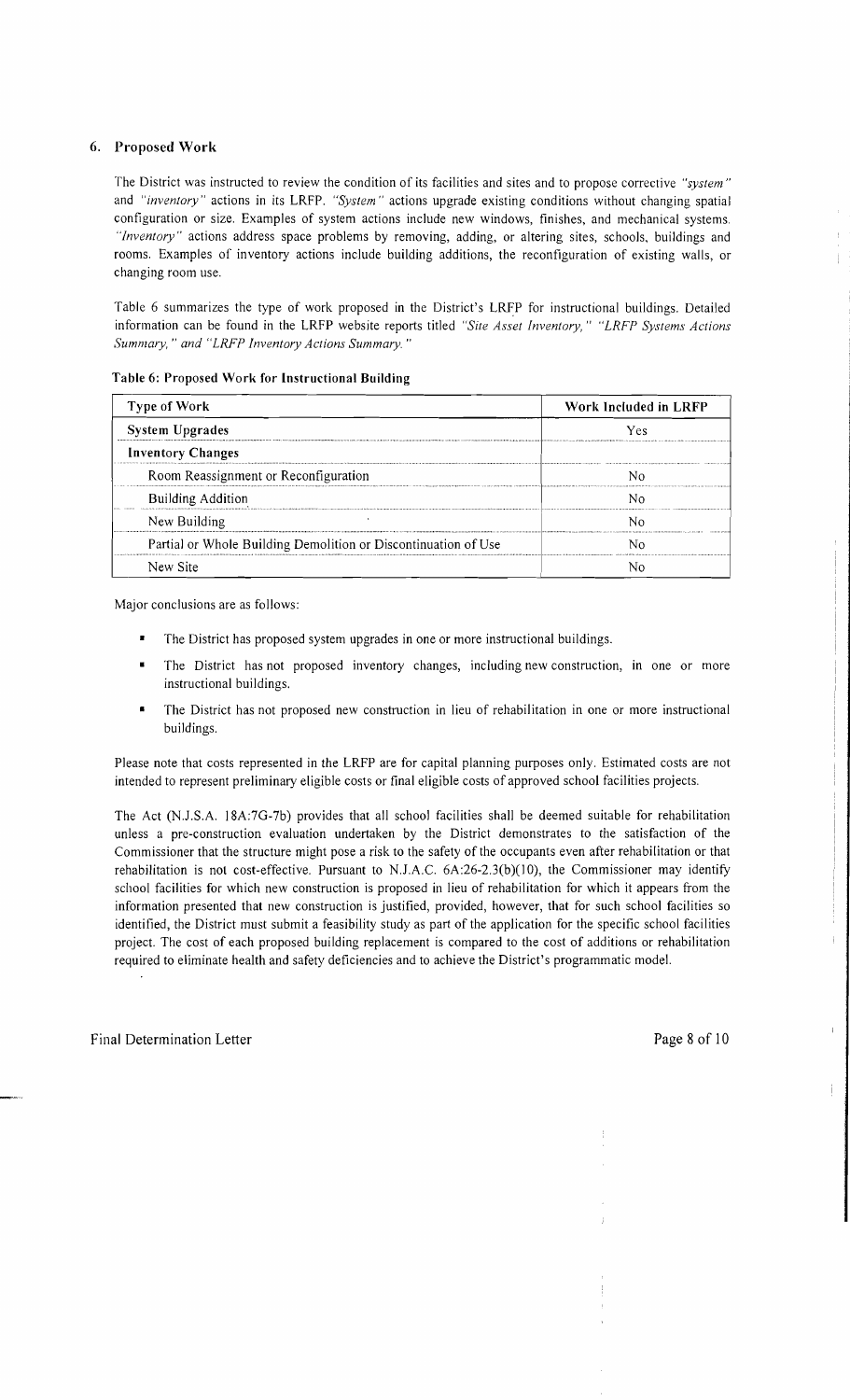Facilities used for non-instructional or non-educational purposes are ineligible for State support under the Act. However, projects for such facilities shall be reviewed by the Department to determine whether they are consistent with the District's LRFP and whether the facility, if it is to house students (full or part time) conforms to educational adequacy requirements. These projects shall conform to all applicable statutes and regulations.

FINDINGS The Department has determined that the proposed work is adequate for review of the District's LRFP. However, Department approval of proposed work in the LRFP does not imply that the District may proceed with a school facilities project. The District must submit individual project applications with cost estimates for Department project approval. Both school facilities project approval and other capital project review require consistency with the District's approved LRFP.

### 7. Functional Capacity and Unhoused Students After Completion of Proposed Work

The *Functional Capacity* of the District's schools *after* completion of the work proposed in the LRFP was calculated to highlight any remaining Unhoused Students.

Table 7 provides a preliminary assessment of Unhoused Students and Estimated Remaining Maximum Area after completion of new construction proposed in the LRFP, if applicable. Detailed information concerning the calculation can be found in the website report titled *"Functional Capacity and Unhoused Students."* 

|                        | Estimated     |            |                |                | Estimated    |
|------------------------|---------------|------------|----------------|----------------|--------------|
|                        | Maximum       |            | Proposed       |                | Maximum Area |
|                        | Approved Area |            | Functional     | Unhoused       | for Unhoused |
|                        | for Unhoused  | Total New  | Capacity after | Students after | Students     |
|                        | Students      | <b>GSF</b> | Construction   | Construction   | Remaining    |
| Preschool (PK)         |               | 0          | 60.21          |                |              |
| Elementary $(K-5)$     |               | 0          | 161.67         |                |              |
| Middle $(6-8)$         |               | 0          | 22.30          |                |              |
| High $(9-12)$          |               |            |                |                |              |
| <b>District Totals</b> |               |            | 244.18         |                |              |

#### Table 7: Functional Capacity and Unhoused Students After Completion of Proposed Work

Major conclusions are as follows:

- New construction is proposed for the following grade groups:  $n/a$ .
- Proposed new construction exceeds the estimated maximum area allowance for Unhoused Students prior to the completion of the proposed work for the following grade groups:  $n/a$ .
- The District, based on the preliminary LRFP assessment, will not have Unhoused Students after completion of the proposed LRFP work for the following grade groups: Grades PK, K-5, 6-8.

 $\bar{1}$ 

 $\mathbb{F}$  $\bar{\Gamma}$ 

Ť.

Ŧ. Ţ.